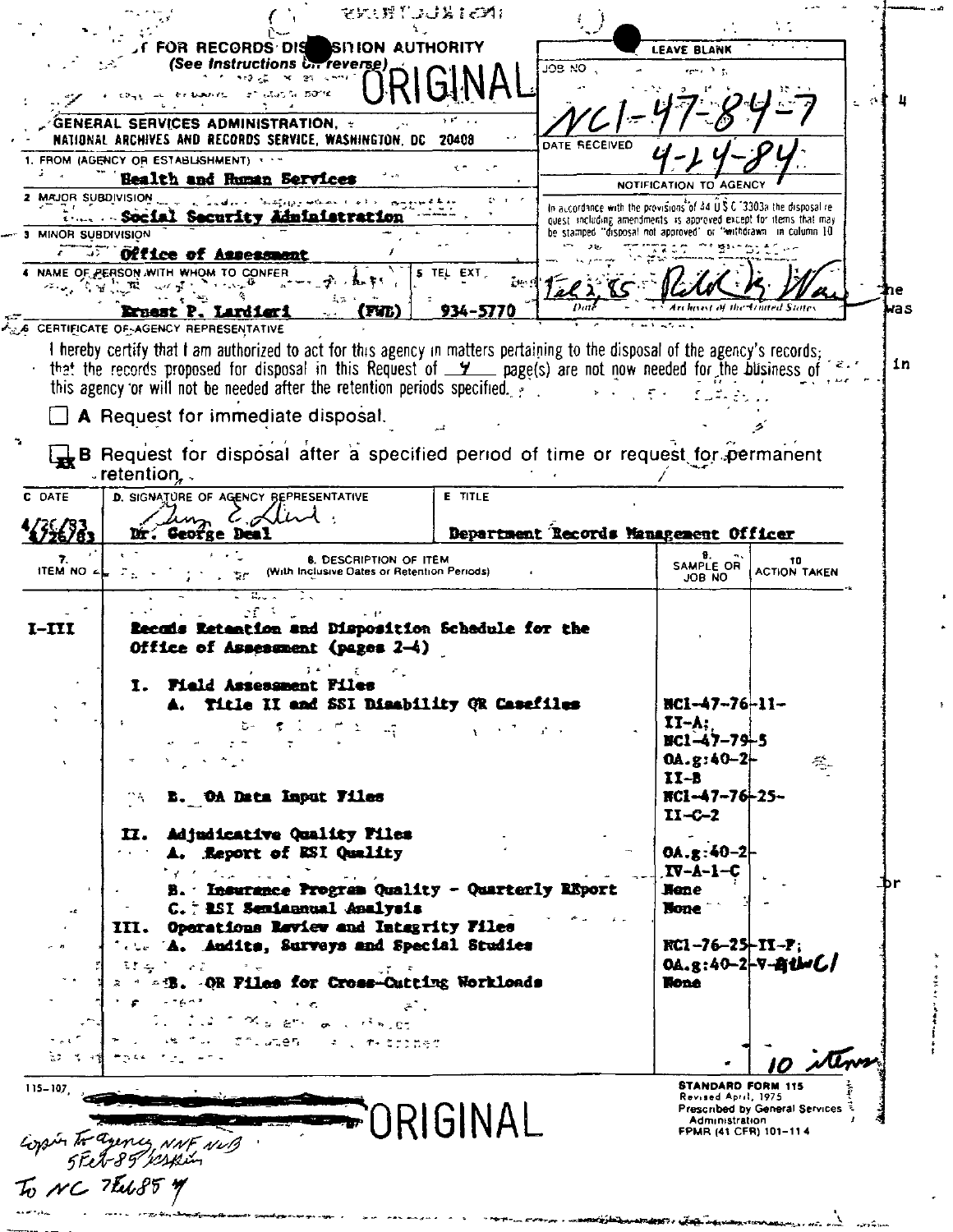

page 2 of 4

# OFFICE OF ASSESSMENT

•

#### I. Field Assessment Files

*.r*

.<br>.<br>.

*.t' -.J*

# A. Title II and Supplemental Security Income (SSI) Disability Quality Review **Casefiles**

A case file containing documentation developed during the quality review of a sample of Title II or SSI Disability and Blindness cases. The purpose of this review is to determine the accuracy of Title II retirement and survivors insurance, disability insurance and Title XVI disability or blindness payments as of a specified month. Documentation in the file may include copies of earnings records (Forms SSA-794, Earnings Record-- *PIA* Determination, and SSA-805, Earnings Reference File), Master Beneficiary Record or SSI Record Display printouts; Form SSA-2934, RSI/DI Quality Review Data Input, or SSA-271, SSI Disability Quality Review Data Input, transmission validation reports, appointment materials, Form SSA-4639, List of Proposed Contacts, Form SSA-8538, QR Record of Disclosure authorization and disclosure form, payment calculation worksheets and related reports and correspondence and equivalent forms. Form SSA-8538, QR Record of Disclosure, or its equivalent, may be included in the casefile; however, see Note under Authorized Disposition.

#### B. OA Data Input Files

Retirement and Survivors Insurance (RSI) file consisting of RSI Form SSA-2934, RSI/DI Quality Review Data Input, or its equivalent, used to gather data on RSI sample cases. The dabe are keyed into a data processing system updating the Quality Review Data Base. Turnaround documents, such as transmission validation reports (TVRs) and edit error reports (EER indicating rejection of the data, are also included. The SSA-2934s are associated with the turnaround documents and retained in the case folders.

### Authorized Disposition

Destroy 18 months after termination of the 6-month sample period in which the case was selected for review.

Note: Forms SSA-8538 are to be retained in accordance with Section II.F., QR Record of Disclosure, Form SSA-8538.

*,lYe-I -* '/7- 7 ,. 7" *<sup>611</sup>* J*:op-).-y*

#### SSA 2934s, TVRs and EERs

Destroy in accordance with instructions for Title II and SSI Disability Quality Review Casefiles. *Ad.I-'n-7"~* **V.Jl-G-).,..** *,...,-" C.1w.p*e.

.-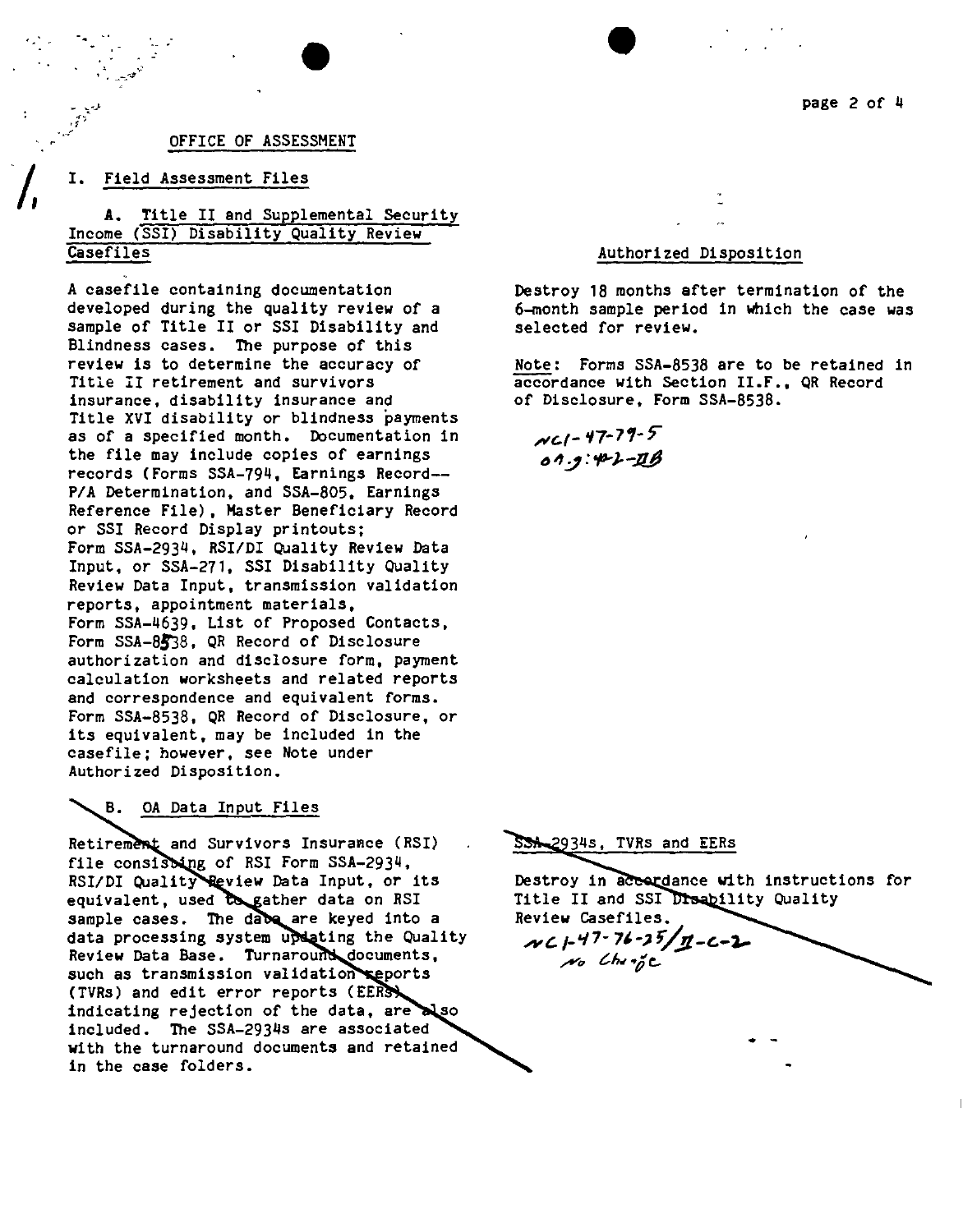#### II. Adjudicative Quality Files

## A. Reports of RSI Quality

These narrative reports are prepared monthly by central office. They contain analyses of Rel program areas, ongoing and special studies and other matters relating to RSI quality. The monthly reports are consolidated into a quarterly report. In the latter part of 1981, the monthly reports were discontinued and the quality reports were superseded by the Insurance Program Quality - Quarterly Report

#### Insurance Program Quality -**B.** Quarterly Report

These reports contain statistical and narrative data from the end-of-line studies conducted by the RSI analysis branches in the field assessment offices and the Operational Review Branch in the Division of Quality Assurance Sample Design and Operations. Special studies and anlyses are listed and a brief description of selected special analyses is prepared.

#### C. RSI - Semi-Annual Reports

These reports contain narrative and statistical data from the end-of-line studies with discussion on significant occurrences in the program during the 6-month period. The report is prepared in executive summary and complete technical versions.

#### RSI - Annual Reports D.

These reports are the same as the semi-annual reports, except that they cover the 12-month period.

Changes Coordinated<br>Pour Smith-5517<br>Linda Henry-NARS

 $3<sub>1</sub>$ 

Acthorized Disposition

 $(1)$ Office Responsible for Preparation of the Report

Permanent. Transfer to an FRC when no longer needed for reference. Offer to the National Archives 10 years there after. G Change 07.9:40.2/B-A-L-L (2) Other Offices

Destroy when superseded or obsolete.

(1) Office Responsible for Preparation of the Report

Cut off file when no longer needed for reference. Destroy when 10 years old.

> $(2)$ Other Offices

Destroy when 2 years old.

(1) Office Responsible for Preparation of the Report

Cut of file when no longer for reference.

Destroy when 10 years old.

(2) Other Offices

Destroy when 2 years old.

(1) Office Responsible for Preparation of the Report PERMANENT. d Cut off file when no longer needed for reference. Offer to National Archives in 5-year blocks when 10 years old. On Hand - I cost Au : Vy cuft/y (2) Other Offices

Destroy when 2 years old.

 $3$  of 4